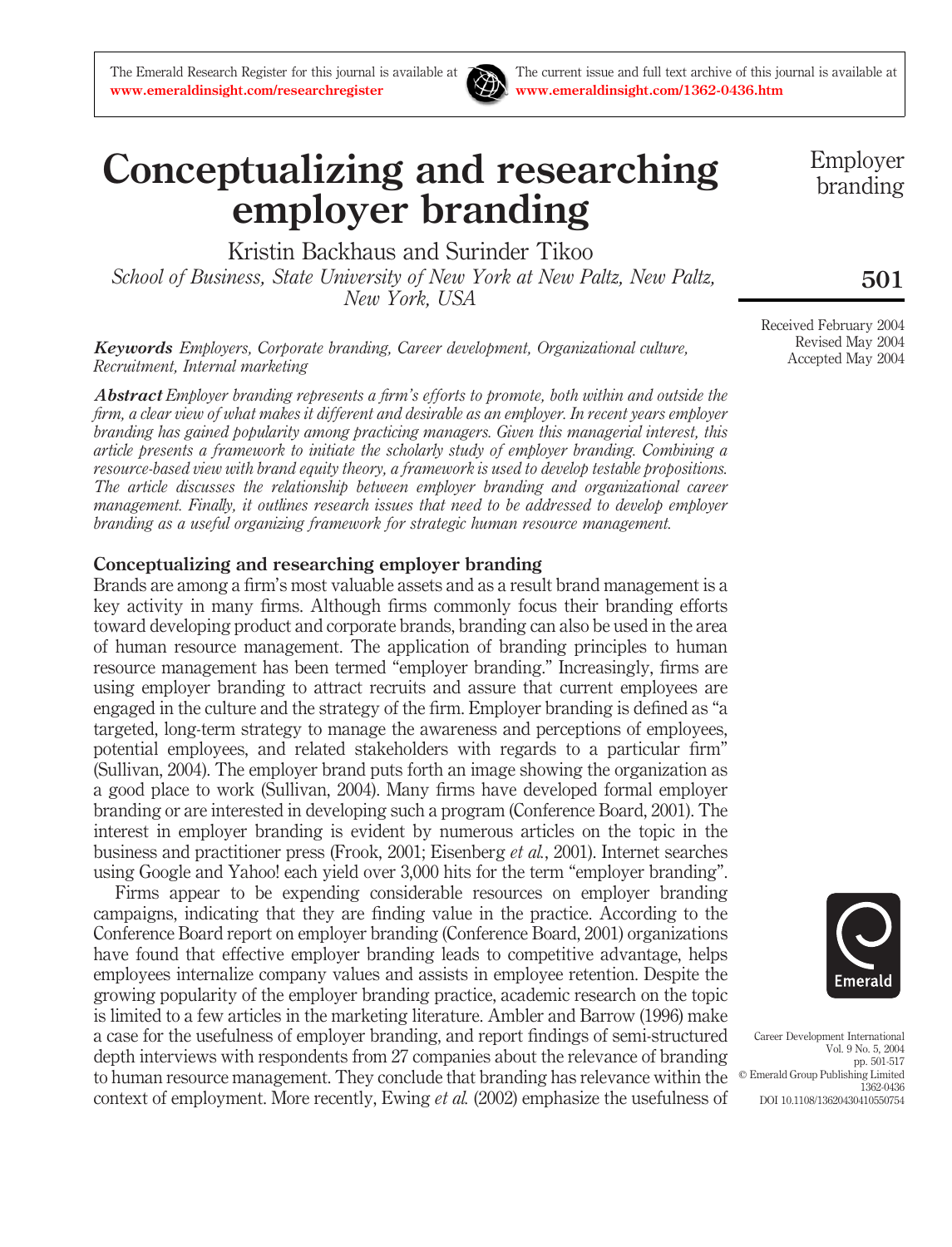employer branding in an increasingly knowledge-based economy where skilled employees are often in short supply.

The popularity of employer branding among practitioners and the lack of academic research on the topic raises interesting questions for management scholars. What theories can help us understand employer branding? How should employer branding be investigated and validated as an appropriate practice for human resource management? We examine these questions in this paper. First, we define employer branding. Then we present a theoretical foundation for employer branding, using both management and marketing literatures. Next, we present a model illustrating the relationships between the management and marketing concepts and develop a set of research propositions. Finally, we present an agenda for researching and establishing employer branding as an effective practice for human resource management.

#### What is employer branding?

According to the American Marketing Association, a brand is "a name, term, sign, symbol, or design, or combination of them which is intended to identify the goods and services of one seller or group of sellers and to differentiate them from those of competitors" (Schneider, 2003). Branding was originally used to differentiate tangible products, but over the years it has been applied to differentiating people, places and firms (Peters, 1999). The term employer branding suggests the differentiation of a firms' characteristics as an employer from those of its competitors. The employment brand highlights the unique aspects of the firm's employment offerings or environment. Ambler and Barrow (1996) define the employer brand in terms of benefits, calling it "the package of functional, economic and psychological benefits provided by employment, and identified with the employing company." In a similar vein the Conference Board (2001) proposes, "the employer brand establishes the identity of the firm as an employer. It encompasses the firm's value system, policies and behaviors toward the objectives of attracting, motivating, and retaining the firm's current and potential employees". These definitions indicate that employer branding involves promoting, both within and outside the firm, a clear view of what makes a firm different and desirable as an employer. In this paper, we define employer branding as the process of building an identifiable and unique employer identity, and the employer brand as a concept of the firm that differentiates it from its competitors. We examine employer branding at the organization-wide level.

Human resource practitioner literature describes employer branding as a three-step process. First, a firm develops the "value proposition" that is to be embodied in the brand. Using information about the organization's culture, management style, qualities of current employees, current employment image, and impressions of product or service quality managers develop a concept of what particular value their company offers employees (Sullivan, 2002). Intended to be a true representation of what the firm offers to its employees, the value proposition provides the central message that is conveyed by the brand (Eisenberg et al., 2001).

Following the development of the value proposition, the firm markets the value proposition to its targeted potential employees, recruiting agencies, placement counselors and the like. External marketing of the employer brand is designed primarily to attract the target population, but is also designed to support and enhance the product or corporate brands. It is fundamental to employer branding that the

502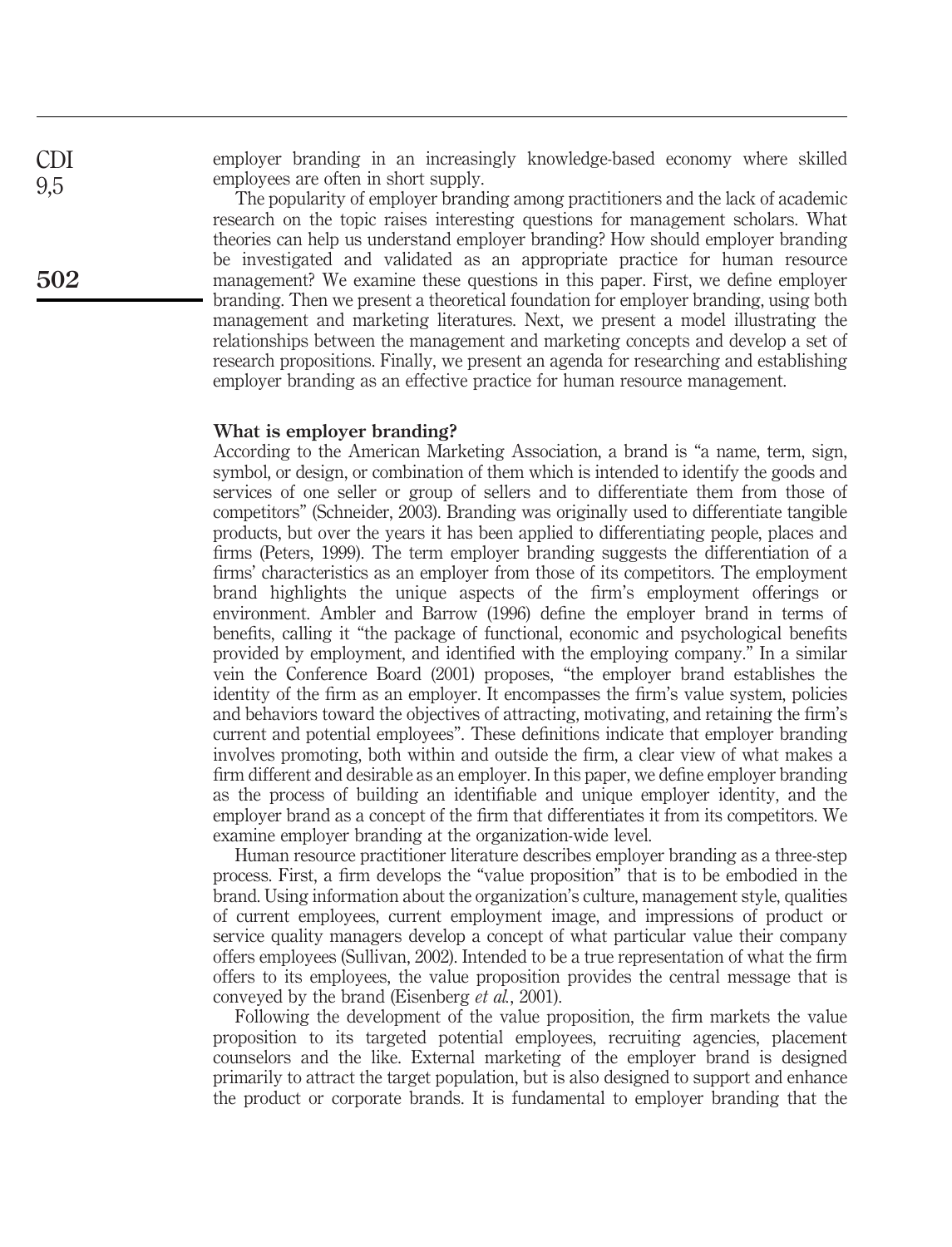employer brand be consistent with all other branding efforts of the firm (Sullivan, 1999).

Internal marketing of the employer brand is the third aspect of employer branding. This is important because it carries the brand "promise" made to recruits into the firm and incorporates it as part of the organizational culture (Frook, 2001). The goal of internal marketing, also known as internal branding, is to develop a workforce that is committed to the set of values and organizational goals established by the firm.

Employer brands are developed to be consistent with the firm's product and corporate brand. There are some similarities between the employer brand and the product and corporate brand, but there are also two key differences. One, the employer brand is employment specific, characterizing the firm's identity as an employer. Two, it is directed at both internal and external audiences whereas product and corporate branding efforts are primarily directed at an external audience. In some cases, the employer branding process can be rolled together with the product and corporate brand campaign. For example, in the USA, UPS has recently introduced a new brand campaign entitled "Brown". Playing on the familiar brown uniforms of UPS drivers, the company has put together a campaign that promotes the flexibility and professionalism of their delivery service and the opportunities they offer as an employer.

#### Theoretical foundation for employer branding

Because employer branding has received much attention in practitioner venues, but little in the academic arena, the underlying theoretical foundation for employer branding has not been fully developed. In the next section, we propose a theoretical foundation for employer branding, along with a framework for explicating the process.

The practice of employer branding is predicated on the assumption that human capital brings value to the firm, and through skilful investment in human capital, firm performance can be enhanced. Resource-based view (RBV) supports this, suggesting that characteristics of a firm's resources can contribute to sustainable competitive advantage (Barney, 1991). Arguably, the possession of resources that are rare, valuable, non-substitutable and difficult to imitate allow a firm to move ahead of its competitors (Barney, 1991). While we commonly think of plant, equipment and capital as resources that create competitive advantage, human capital has also been shown to operate as an important resource creating competitive advantage (Priem and Butler, 2001). For example, a state-of-the-art facility and technology can create competitive advantage only when there is a highly competent workforce to utilize them (Boxall, 1998).

External marketing of the employer brand establishes the firm as an employer of choice and thereby enables it to attract the best possible workers. The assumption is that the distinctiveness of the brand allows the firm to acquire distinctive human capital. Further, once recruits have been attracted by the brand, they develop a set of assumptions about employment with the firm that they will carry into the firm, thereby supporting the firm's values and enhancing their commitment to the firm.

Internal marketing helps create a workforce that is hard for other firms to imitate. By systematically exposing workers to the value proposition of the employer brand, the workplace culture is molded around the corporate goals, enabling the firm to achieve a unique culture focused on doing business the firm's way. Southwest Airlines Employer branding

503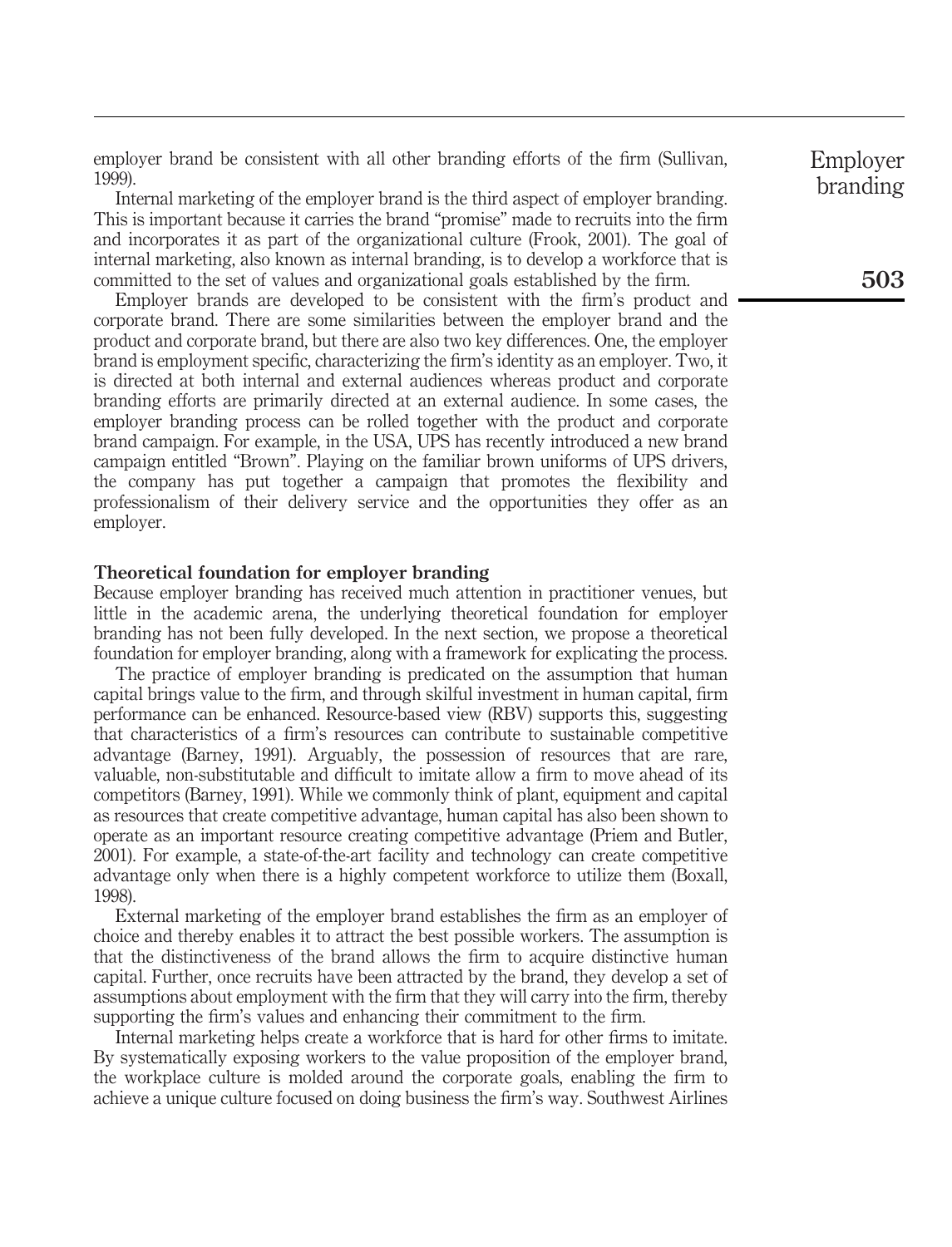is the textbook case of a how a firm created an outstanding workplace culture that competitors have found difficult to imitate (Stamler, 2001). This distinctive, even unique workforce, however, can be a source of competitive advantage only if it is stable. If the source of competitive advantage is not sustainable, neither is the advantage (Barney, 1991). Besides helping create a workforce that is hard to duplicate, internal marketing also contributes to employee retention (Ambler and Barrow, 1996) by using the brand to reinforce the concept of quality employment and thereby contributing to employee willingness to stay with the organization.

The theory of the psychological contract and its effect on the employee organizational relationship provides a second foundation for employer branding. In the traditional concept of the psychological contract between workers and employers, workers promised loyalty to the firm in exchange for job security (Hendry and Jenkins, 1997). However, the recent trend toward downsizing, outsourcing, and flexibility on the part of the employer has imposed a new form of psychological contract, in which employers provide workers with marketable skills through training and development in exchange for effort and flexibility (Baruch, 2004). In the face of negative perceptions of this new employment reality, firms use employer branding to advertise the benefits they still offer, including training, career opportunities, personal growth and development. In general, firms have been perceived to fail to deliver some of these offerings (Newell and Dopson, 1996; Hendry and Jenkins, 1997) so employer branding campaigns can be designed to change perceptions of the firm.

The concept of brand equity provides a complementary theoretical perspective for understanding employer branding. In marketing terms, brand equity is "a set of brand assets and liabilities linked to a brand that add to or subtract from the value provided by a product or service to a firm and/or to that firm's customers" (Aaker, 1991). Customer based brand equity relates to the effect of brand knowledge on consumer response to the marketing of the product (Keller, 1993). In terms of employer branding, brand equity applies to the effect of brand knowledge on potential and existing employees of the firm. Employer brand equity propels potential applicants to apply. Further, employer brand equity should encourage existing employees to stay with, and support the company. Employer brand equity is the desired outcome of employer branding activities. In other words, potential or existing employees will react differently to similar recruitment, selection, and retention efforts from different firms because of the underlying employer brand equity associated with these firms. Pret A Manger, a specialty fast food company based in the UK, conducted a campaign that has yielded strong employer brand equity. The company combined its product brand appeal with its employer brand package to emphasize the concept of "passion" for food, for customers, and employees. Prêt A Manger's campaign has significantly impacted the number of applications it received, as well as its retention rate (O'Halloran, 2003).

#### Employer branding: conceptual framework

Figure 1 presents a conceptual framework for understanding employer branding, incorporating marketing and human resource concepts. According to Figure 1, employer branding creates two principal assets – brand associations and brand loyalty. Employer brand associations shape the employer image that in turn affects the attractiveness of the organization to potential employees. Employer branding impacts organization culture and organization identity that in turn contribute to employer

504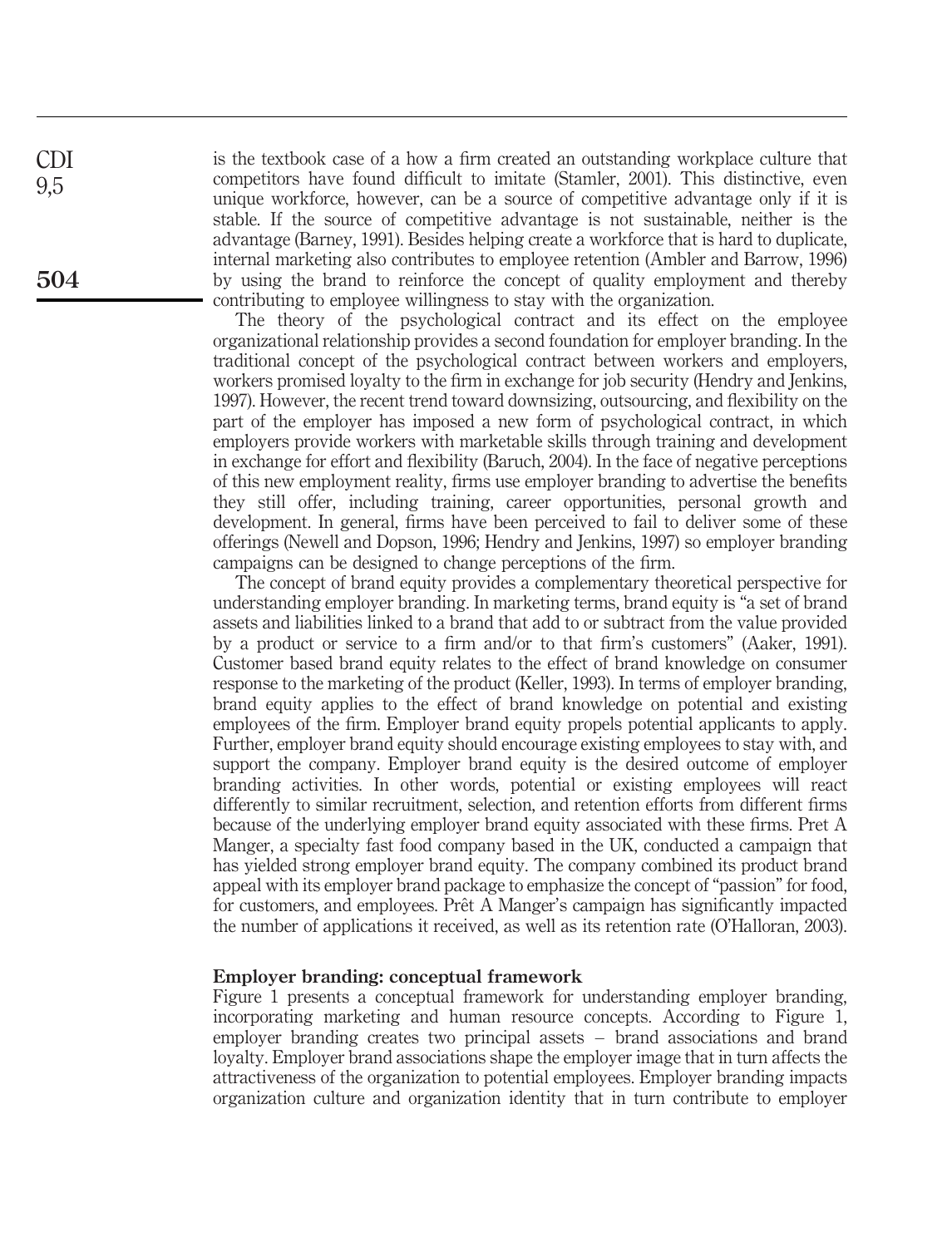brand loyalty. As we have mentioned, organizational culture also feeds back to the employer brand. Employer brand loyalty contributes to increasing employee productivity.

We use the conceptual framework in Figure 1 to develop research propositions regarding employer branding. We use Figure 1 as an organizing framework to develop different propositions, not to diagrammatically show the linkages that represent the complete inventory of propositions developed. Accordingly, some propositions developed in the following discussion are captured in the linkages shown in Figure 1 while some others, which stem from multiple linkages or from a more general understanding, are not specifically captured in the figure.

#### Employer brand associations

Brand associations are the thoughts and ideas that a brand name evokes in the minds of consumers (Aaker, 1991). Brand associations can be verbalized, but also might reside at a more sensory level – in other words, consumers have a feeling about a brand, an emotional response or the memory of a smell, taste or other sensation (Supphellen, 2000). Brand associations are the determinants of brand image. Brand image is defined as an amalgamation of the perceptions related to the product-related/non-product related attributes and the functional/symbolic benefits that are encompassed in the brand associations that reside in consumer memory (Keller, 1993). Product-related attributes describe the product in objective and tangible terms and relate to functional benefits that are derived from using a product or service. Non-product-related attributes represent consumers' mental imagery and inferences about a product rather than what they think the product does or has and correspond to the symbolic benefits that consumers seek to fulfill their social approval and personal expression needs.

Employer brand image can be defined in analogous terms. Functional benefits of the employer brand describe elements of employment with the firm that are desirable in objective terms, like salary, benefits, leave allowances. Symbolic benefits relate to perceptions about prestige of the firm, and the social approval applicants imagine they will enjoy if they work for the firm. In the context of recruitment, potential applicants will be attracted to a firm based on the extent to which they believe that the firm possesses the desired employee related attributes and the relative importance they place on those attributes.

According to Figure 1, potential employees develop an employer brand image from the brand associations that are an outcome of a firm's employer branding. As



Employer branding

505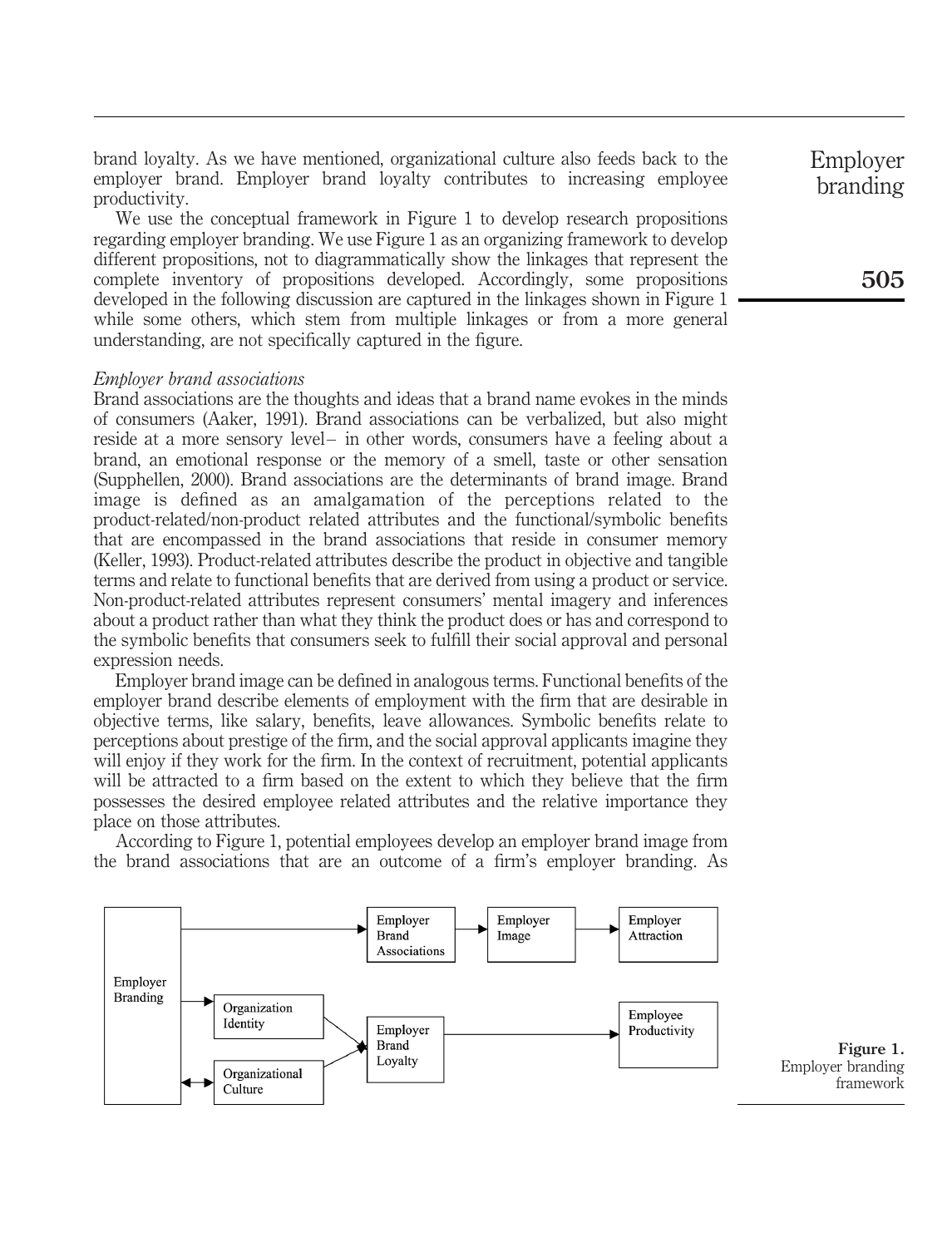prospective employees also develop employer brand associations based on information sources that are not employer-controlled, effective employer branding takes a proactive approach by identifying desired brand associations and then striving to develop these associations. For example, Railtrack, the British firm that maintains railway service in the UK, staged an employer branding campaign to improve and enliven the associations that potential employees had of their firm as an employer. By emphasizing career flexibility and opportunity, they were able to increase the number of qualified applicants for professional positions by 30 percent (Hutton, 2001).

The practice of crafting and developing desirable brand associations and brand images is supported by a number of areas of recruitment research. First, employer image has been found to influence applicant attraction to the organization (Tom, 1971; Belt and Paolillo, 1982; Gatewood et al., 1993; Turban and Greening, 1997), but the specific aspects of image and how it is derived have not been fully understood (Barber, 1998). One explanation for the role of image in attraction relates to similarity attraction (Byrne and Neuman, 1992) or person-organization fit. Research on person-organization fit indicates that potential applicants compare the employer brand image they have to their needs, personalities, and values. The better the match between the values of the firm and the values of the individual, the more likely the individual is to be attracted to the organization (Schneider, 1987; Cable and Judge, 1996; Judge and Cable, 1997).

Social identity theory provides additional support for the link between employer brand image and attraction. Social identity theory posits that people derive their self-concept from their membership in certain social groups (Tajfel, 1982). The reputation of the group with which we identify contributes to our self-concept (Underwood et al., 2001). Marketing literature supports the concept that product brand equity is strengthened when the brand image resonates with the consumer (Keller, 1998). As brand awareness heightens, consumers begin to develop positive identification with the brand. The more positive the brand is perceived to be, the more highly identified the consumer becomes with the product. As social identity theory suggests, in the end, the consumer purchases the brand because of the positive self-concept that results from feeling membership with the brand. In a similar manner, as potential employees find positive aspects of the employer image, they are more likely to identify with the brand, and will more likely choose to seek membership with the organization for the sense of heightened self-image that membership promises.

The ability to use a brand to convey symbolic benefits to prospective employees makes employer branding especially useful. Much of the strength of branding lies within the power of the symbolism of the brand. A brand can convey meaning beyond tangible benefits (Hirschman, 1980). Symbolic associations, the ideas or feelings represented by a brand, play a significant role in providing meaning in a person's personal and social world (Elliott and Wattanasuwan, 1998). In employment branding, symbolic traits might include organizational attributes like innovativeness or prestige – characteristics that the potential applicant finds interesting or attractive. Branding literature suggests that the importance of symbolic functions increases when functional differences between brands are limited. Often within the same industry job related factors are similar and therefore it is difficult for organizations to differentiate themselves as employers from their competitors (Lievens and Highhouse, 2003). In such an environment, using employer branding to convey the symbolic benefits of working with an organization can be especially useful for developing a favorable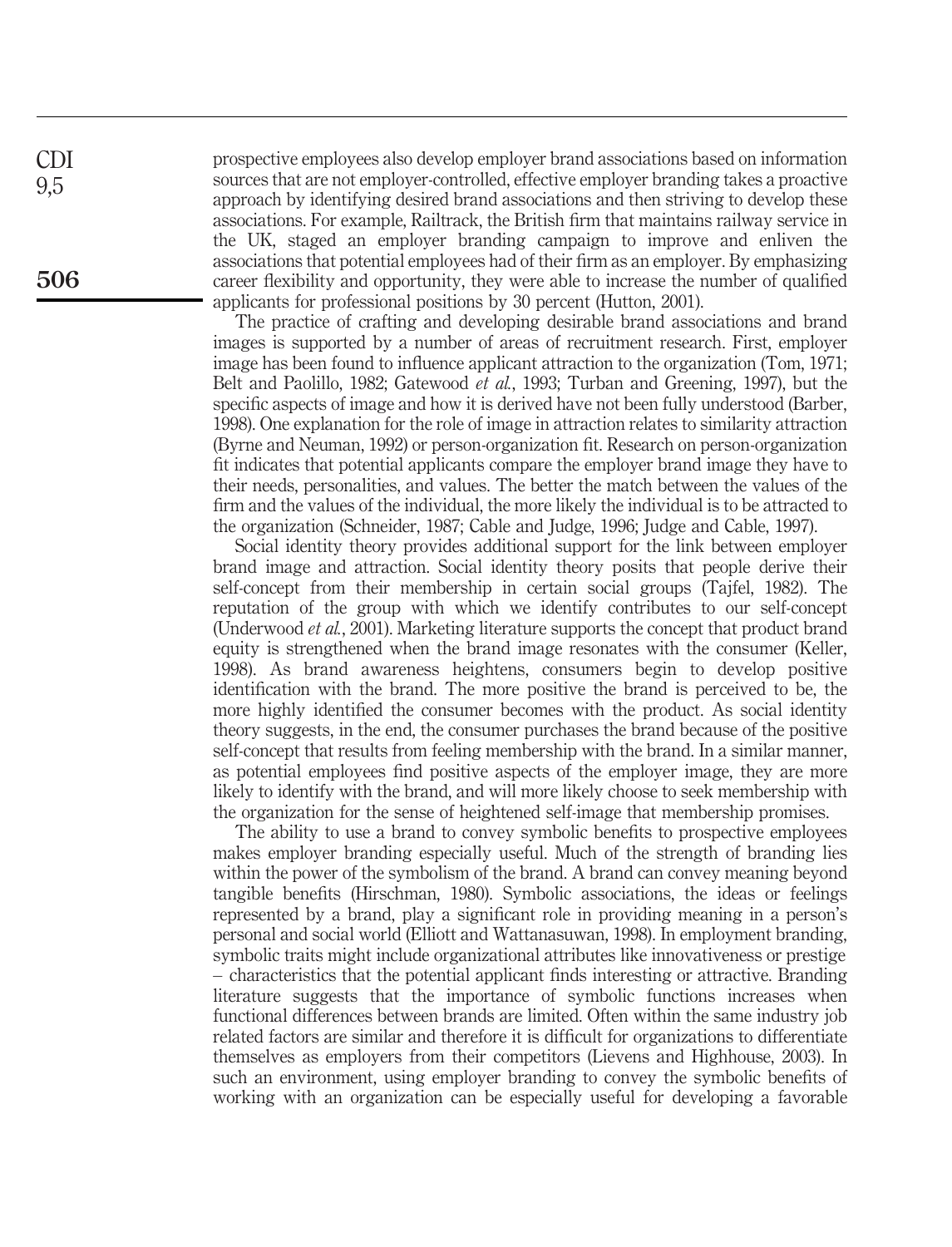employer image. In support of this contention, Lievens and Highhouse (2003) found that symbolic trait inferences of organizations have incremental value over and above instrumental job and organizational attributes like pay or benefits in explaining a company's perceived attractiveness as an employer.

To recap this discussion, marketing and human resource theory converges to support employer branding. Employer brand associations form brand images, which in turn, affect attraction to the firm. We, therefore, put forth the following propositions:

- P1. Employer brand associations affect the image of the firm as an employer.
- P2. Employer brand image mediates the relationship between employer brand associations and employer attraction.
- P3. Employer brand associations enhance the process of person-organization value matching.

We have discussed the relationship between brand association, brand image and attraction. We now turn to a discussion of the ways in which employer branding can operate effectively and what factors contribute to effective employer branding. While the employer brand markets the symbolic traits of the organization, it also presents a picture of the more pragmatic aspects of employment. During the recruitment phase of employer branding, the organization promulgates statements about employment in their organization, regarding career advancement, challenges and unique opportunities. Intended to attract appropriate candidates, these messages also signal intentions on the part of the firm, and can be interpreted as promises by potential recruits. Recruitment messages, as described by Rousseau (2001) may begin the formation of the psychological contract, which is, as we have discussed, the "subjective beliefs regarding an exchange agreement between an individual... and the employing firm and its agents" (p. 512). When the content of the employer brand message contains sufficient and accurate information, it may help to improve the accuracy of the perceptions of the organization by the recruit. According to Rousseau (2001) adequate organizational information reduces reliance on prior notions about the firm or about employment in general.

Accuracy of perceptions about the organization is particularly important because it helps to reduce perceptions of breach of the psychological contact, or worse, violations of the psychological contract on the part of new employees (Robinson and Rousseau, 1994). Violations of the psychological contract, which can be defined as an employee's belief that the organization reneged on its obligations, have been shown to correlate positively with turnover and intentions to quit, reduced job satisfaction, reduced organizational trust, and decreased job performance (see also Robinson et al., 1994; Robinson and Morrison, 1995; Robinson and Rousseau, 1994).

While adequate and honest employer branding messages are important for organizational success, information on realistic job preview suggests that well-balanced messages are also important. Realistic job previews provide negative as well as positive information about the employment opportunity (Meglino and Ravlin, 1999). Research indicates that realistic job preview reduces turnover because it makes expectations more accurate (Locke, 1976), increases trust and perceptions of honesty (Dugoni and Ilgen, 1981) and reduces role ambiguity (Horner et al., 1979). If the branding

Employer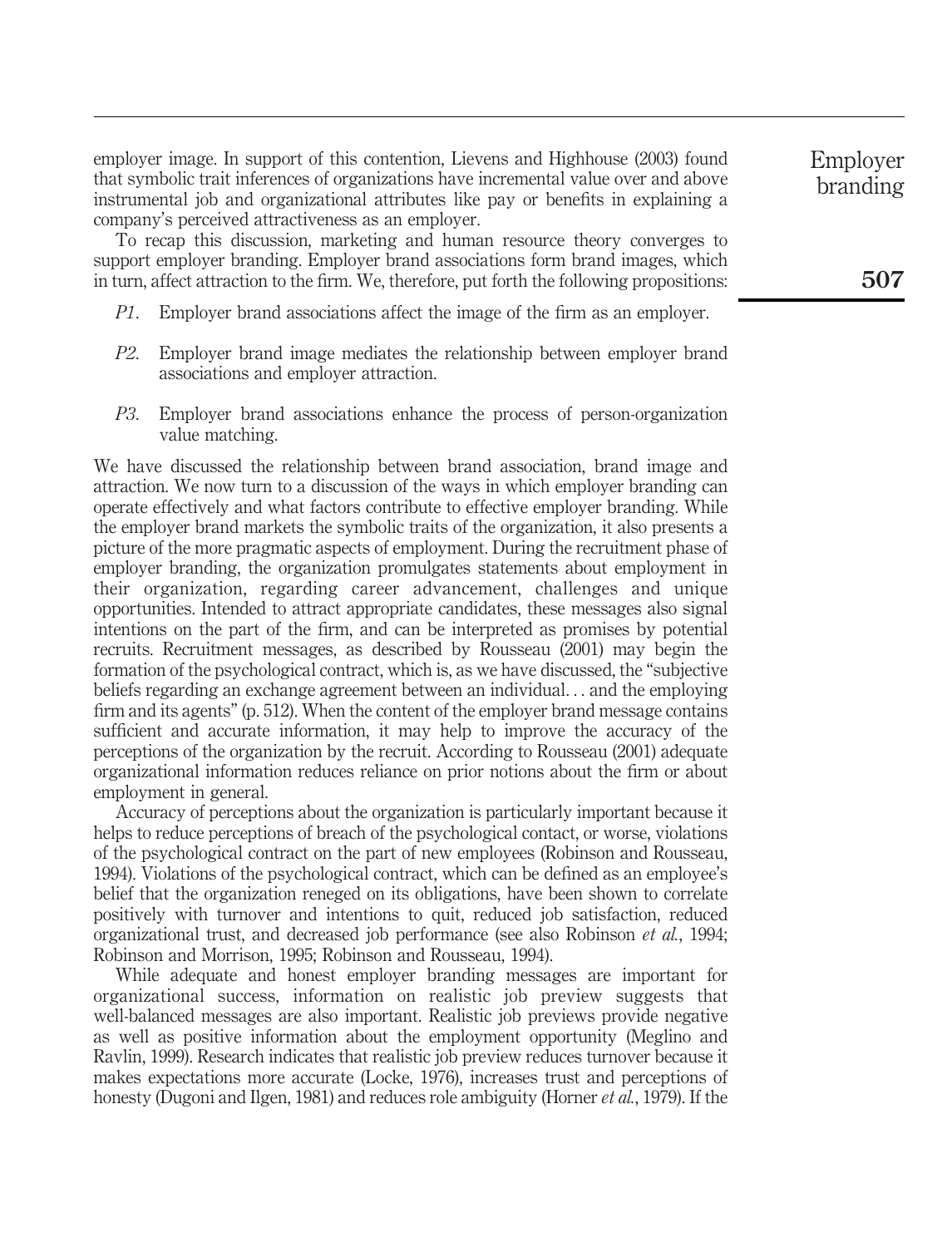employer brand message is strictly positive, omitting any real, negative organizational information, the firm may not reap positive outcomes that could otherwise be attained.

Organizational culture research provides further support for the assertion that employer brand messages can convey important pre-employment information. Organization culture is important to applicants in making a job choice. Their beliefs about the firm's culture affect the validity of self-selection decisions (Cable and Judge, 1996) and affect their post-entry performance (Schein, 1985). Thus, we argue that employer branding messages should communicate accurate information about the culture. Employer-provided information about organizational culture has been shown to result in applicants' misperceptions of key cultural values (Cable et al., 2000). Employees, who base their job choice on unbalanced information, are more likely to become dissatisfied as a result of unmet expectations and are more likely to quit (Cable and Judge, 1996; Wanous et al., 1992). So, while employer branding can be valuable in the recruiting process, we also propose:

- P4. The employer brand presents information that contributes to formation of a psychological contract between the employer and the employee.
- P5. Accurate information portrayed in the employer brand reduces employee perceptions of breach or violation of the psychological contract.
- P6. Employer branding messages that fail to adequately provide a realistic job preview will contribute to intentions to quit and turnover.
- P7. If the employer brand provides an incomplete picture of organizational culture, employees may be more likely to seek to leave the organization.

#### Employer brand loyalty

Brand loyalty is the attachment that a consumer has to a brand (Aaker, 1991). A customer loyal to a brand is less likely to switch to another brand, especially when that brand makes a change or is weakened by the competitive actions of other brands. At the heart of brand loyalty is the positive exchange relationship that results from the establishment of trust between the product and the consumer (Morgan and Hunt, 1994). Brand loyalty has two dimensions – a behavioral dimension that represents the consumers' willingness to repurchase the brand and an attitudinal dimension that represents the consumers' level of commitment toward the brand (Chaudhuri and Holbrook, 2001).

Similar to product brand loyalty, employer brand loyalty is the commitment that employees make to their employer. Also similar to product brand loyalty, employer brand loyalty can be conceptualized as being shaped by a behavioral element that relates to organizational culture and an attitudinal element that relates to organizational identity. Employer branding is often used to affect organizational culture and organizational identity, and in turn affect employer brand loyalty. Employer brand loyalty, as conceptualized in the model, is analogous to organizational commitment. Organizational commitment is defined as identification and involvement with the firm, including acceptance of the organization's goals and values, eagerness to work hard, and desire to remain with the firm (Crewson, 1997). In employer branding terms, organizational commitment means that the worker feels attached to the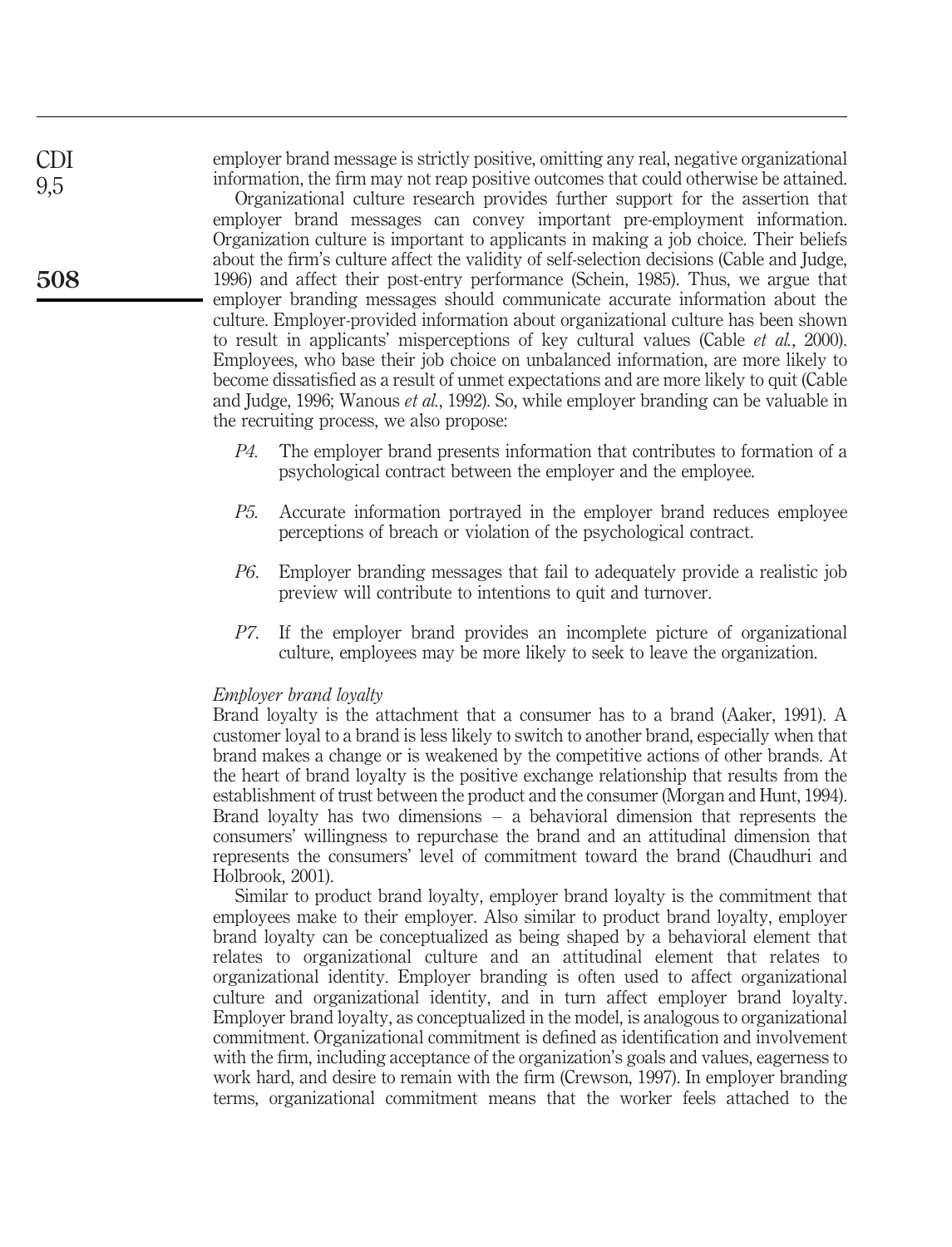organization as it is presented in its employer brand. While brand loyal customers continues to purchase a product, even under less than ideal circumstances, brand loyal employees remain with the firm, even when conditions might warrant them to consider other employers.

Research suggests that organizational commitment is related to organizational culture. Organizational culture represents the basic assumptions and values learned by the members of the organization, passed on to newcomers, and evidenced by the ways in which people behave in the workplace (Schein, 1985; O'Reilly, 1989). Culture is continually evolving and acts as a guidepost for employees to mold their behavior to match that of other workers. In their work on corporate cultures, Deal and Kennedy (1982) and Peters and Waterman (1982) suggested that culture and commitment are intricately tied together. Specific types of culture have been shown to relate to heightened levels of organizational commitment (Goodman *et al.*, 2001).

Developing and maintaining a productive and supportive organizational culture is a central task for managers. Inside the organization, internal marketing efforts are aimed at creating a culture that reinforces desired work behaviors and supports individual quality of work life. To accomplish these goals, firms promote the existing "value" of the firms' culture or sometimes use internal marketing to make culture changes. For example, Peoples Energy Corporation used an internal marketing campaign to change its culture (Bergstrom and Anderson, 2001). By modifying the performance management program, workgroups slowly shifted to a team-based work style. As the branding campaign gains momentum, employees buy into the new culture, aligning their behavior with that demanded by the developing norms established by the company. The more the culture supports quality of work life, the more likely the culture will increase organizational commitment (Gifford et al., 2002).

- P8. Employer branding reinforces and changes organizational culture.
- P9. Organization culture mediates the relationship between employer branding and employer loyalty.

Organizational identity is the attitudinal contributor to employer brand loyalty. Defined by Albert and Whetten (1985) as that which is central, enduring and distinctive about an organization, organizational identity is the cognitive image held by organization members about the organization. Organizational identity can be conceived as the collective attitude about who the company is as a group. People seek to identify with their organization, and will do so if they find the organizational identity to be attractive or unique (Dutton et al., 1994). Further, the more positive the identity and the more it contributes to self-esteem, the more workers will identify with the firm (Dutton et al., 1994). Ultimately, as the sense of identification with the organization increases, so does organizational commitment (Crewson, 1997).

While organizational identity is constructed among insiders, it is the result of their interactions with internal and external constituencies (Gioia, 1998). Management can mold insiders' perceptions of organizational identity using organizational goals, policies, and practices (Gioia et al., 2000). Managers can impress their desired organizational images on employees, resulting in fundamental shifts in the way insiders view the firm (Scott and Lane, 2000). The management of Hewlett-Packard has influenced a change in organizational identity by transforming the "H-P way" to Employer branding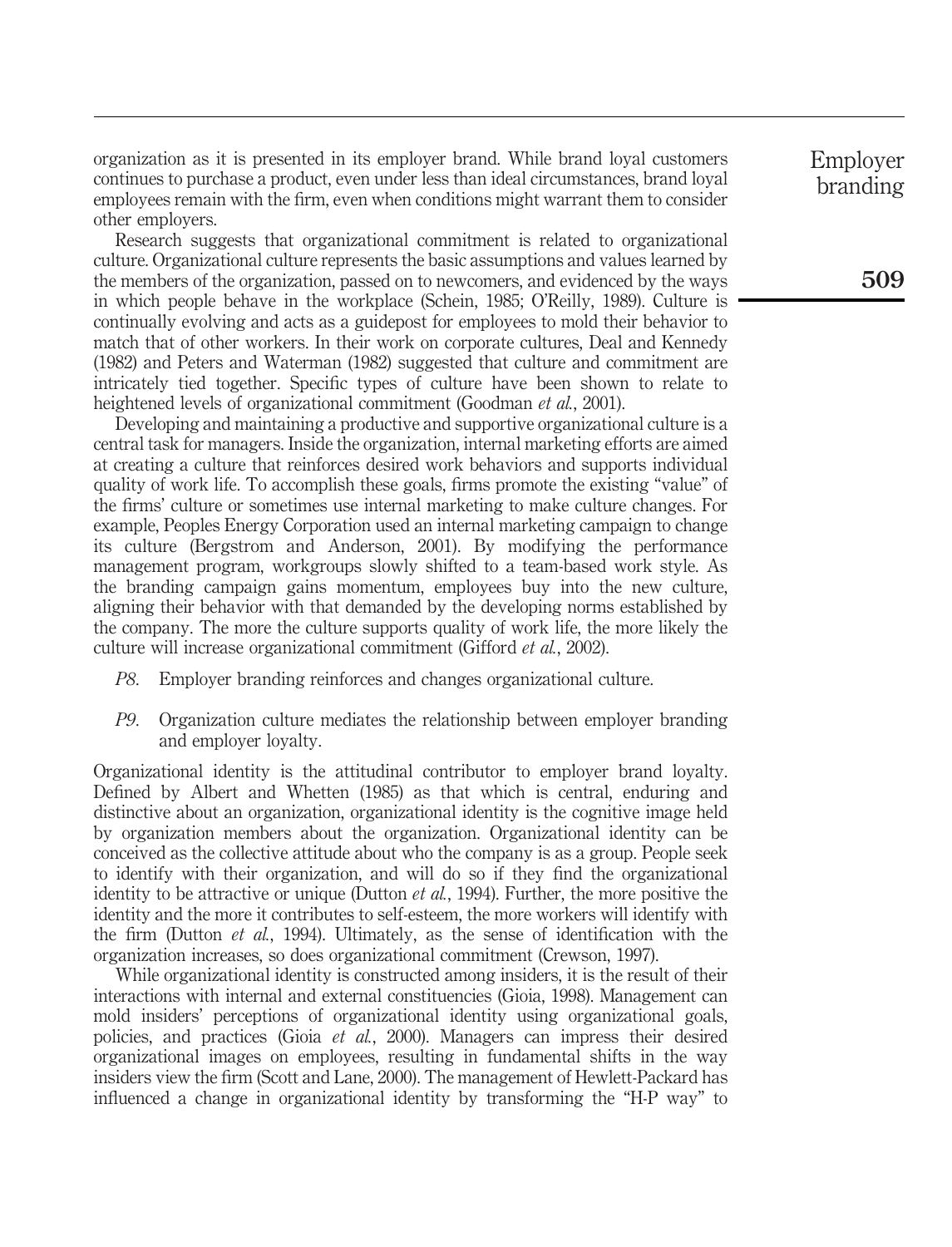connote a competitive, fast-moving organization, renewing the commitment of workers to their new mission.

- P10. Employer branding strengthens organizational identification among employees.
- P11. Organizational identity mediates the relationship between employer branding and employer loyalty.

Employer branding seeks to leverage the relationship between employer brand loyalty and employee productivity. A variety of linkages between individual and organizational outcomes have been studied, and these lend credence to the practice of employer branding. First, satisfied employees tend to have higher performance levels (Iaffaldano and Muchinsky, 1985) and provide higher levels of customer satisfaction (Ryan et al., 1996). Generally, positive employee attitudes toward work also positively affect customer satisfaction (Morrison, 1995; Rucci et al., 1997). Heskett et al. (1997) call this phenomenon the service profit chain, proposing that worker capability, job satisfaction and commitment are linked to customer's perceptions of value and hence, to profits. The Sears experience, as described by Rucci *et al.* (1997), shows how the creation of an employer brand leads to improved employee attitudes, which in turn affects customer satisfaction and finally, profits. Sears has been able to measure the efficacy of their employer branding efforts, demonstrating the value of this practice.

P12. Employer brand loyalty is positively related to employee productivity.

As we have discussed, employer branding is an effort by the organization to market its employment value proposition in order to improve recruitment and retention and increase the value of human capital. The HR activities subsumed under the employer branding umbrella also support the organizational career management effort. As defined by Schein (1978), organizational career management is a planned effort by the firm to link individual career needs with the organizations' work flow needs (Tzabbar et al., 2003). Organizational career management researchers have observed that responsibility for career management has shifted from the firm to the individual (Arthur and Rousseau, 1996) and that organizations are becoming less likely to design internal career programs (Tzabbar et al., 2003). Further, there have been calls for organizations to align their career management systems with new paradigms that take into consideration the turbulent business environment (Baruch, 2003). While not specifically designed as a career management program, employer branding begins to address the fast changing employment environment and career needs. First, as addressed earlier, employer branding communicates career expectations in terms of advancement, variety of work and relationships among workers, aspects of career development addressed in Schein's (1971, 1978) cone model. For example, Unilever developed their "Path to Growth" program to promote their career opportunities to future leaders and managers (Career Innovation, 2004). Their value proposition involved opportunities for vertical advancement, as well as circumferential advancement as described by Schein (1978).

Second, employer branding is designed to provide employees with information they need to self-assess once inside the organization. The presence of the brand image inside the organization provides information to incumbents about desired behaviors, work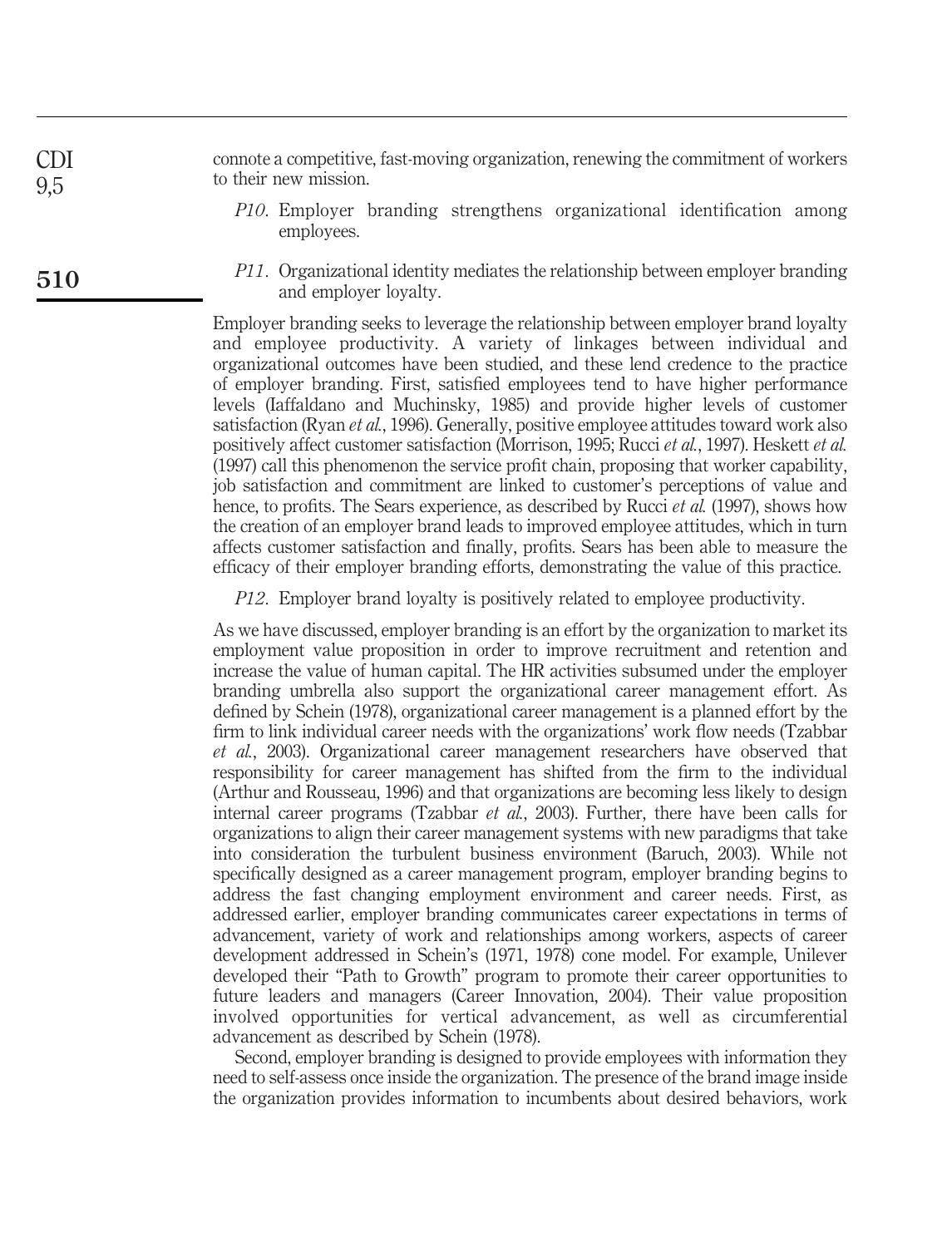norms, and other factors necessary for success. Internal marketing of the brand message supports self-monitoring by employees, an example of how organization can help to link individual career needs with organizational opportunities and hence, manage careers (Dalton, 1989). According to Baruch and Peiperl (2000), "in the best case, organizations and individuals will both play a role in career management and will share important information about opportunities and links to be pursued for the benefit of both " (p. 364). Employer branding may help to provide those links.

Further, the integrating role played by the internal marketing of the brand serves to develop human capital within the organization. In this respect, employer branding becomes an exercise in promoting the importance of individual career development within the organization. Without career advancement, individuals lose their competitive edge, and so does the firm (Rosenbaum, 1989).

Baruch (2004) describes the career active system triad (CAST), a conceptual framework for understanding the intersection between individual and organizational career systems. The employer branding process parallels the CAST framework, putting into operation three organizational factors and three individual factors. On the individual side, CAST recognizes that individuals have career aspirations that are influenced in part by attitudes, both of which drive people to action to pursue career activities. Baruch (2004) describes the organizational side as combining organizational philosophy, policy and practices related to career practices to develop their human resource function.

As we have outlined, employer branding reflects the organizational human capital philosophy. For example, Chicago's Peoples' Energy Corporation transformed its philosophy of meeting individual needs into their "Energy for You" program. Peoples' Energy needed to develop an enhanced customer service image for their external audience, while reinforcing their employment image as an employer offering job satisfaction and challenging work (Bergstrom and Anderson, 2001). Peoples' Energy developed a host of policies consistent with their philosophy. Their policies were reflected in their numerous career-related programs introduced to their employees, including an employee skill development program, an employee satisfaction program, and a rewards program.

The Peoples' Energy case provides a good example of the relationship between employer branding and organizational career management. Employer branding is focused on strategic alignment of human capital with organizational goals (Sullivan, 2004). Similarly, organizational career management frameworks like CAST focus on meeting organizational needs by meeting individual employee career development needs. Thus we propose:

P13. Employer branding provides a framework, and support, for the organizational career management program.

### Research agenda

In the preceding section we provided a theoretical foundation for employer branding. In this section we outline a research agenda for developing and validating employer branding as a useful practice for human resource management.

First and foremost research needs to be conducted into how firms should develop and implement effective employer branding. Specifically, what process should be used to develop the underlying value proposition of the employer brand? What tools and Employer branding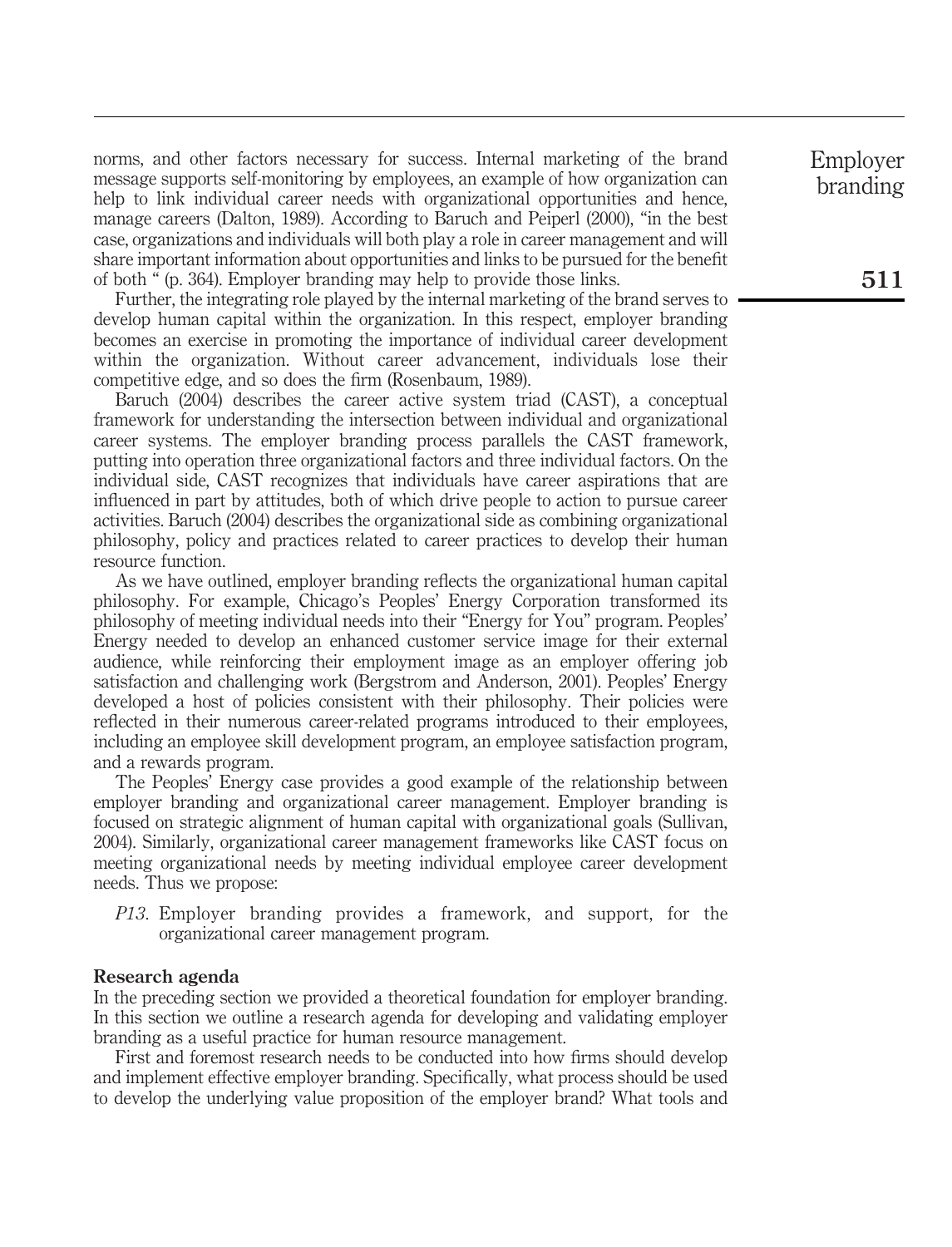techniques should be used for the external and internal marketing of the employer brand? What are the impediments to maintaining consistency between the external and internal marketing of the brand? How can these impediments be managed?

Research needs to examine the extent to which employer branding activities complement or supplant other HR practices. Likewise, how should employer branding, product branding, and corporate branding activities be coordinated. How does each brand campaign enhance or detract from the other? How do the inter-relationships among the product, employer, and corporate brand vary by the type of industry and market? For example, many firms in the business-to-business to market do not have widely recognized product and corporate brand names. For such firms an employer branding effort will be much more involved than for firms that are already identified through their product and corporate brands.

Traditionally, branding has been the domain of the marketing function. What role, if any, should marketing play in employer branding? If marketing has a role to play, how should the human resource-marketing interface be managed (Ewing and Caruana, 1999)?

In the global economy should the employer brand be standardized across the different subsidiaries of the firm or should be adapted to the specific environments of different countries. What are the relative advantages and disadvantages of these two approaches?

Once employer branding is initiated it needs to be carefully managed for it to be effective. This requires measuring the assets created by employer branding and the impact of employer branding on firm performance. As indicated in the previous section, employer branding creates two principal assets – employer brand associations and employer brand loyalty. The marketing literature provides directions for measuring brand associations and brand loyalty (Keller, 1993).

According to Ambler and Barrow (1996) the most interesting research question is whether employer branding helps a firm achieve better performance. This, of course, is a complicated question. It is often difficult to examine a direct link between human resource management programs and firm performance. It is easier to determine the extent to which the program has made an impact on particular firm resources, like human capital or the behavior of the employees (Wright *et al.*, 1994). In other words, it would be necessary to identify the mediators that operate between the employer branding program and the firm's profit margin or profit growth. Thus, more relevant and measurable questions might include: do firms using employer branding experience improved recruitment outcomes; is employee retention improved? Is employee productivity improved? Is employee satisfaction improved? Researchers might conduct longitudinal studies to track changes in recruitment, retention and satisfaction outcomes before and after implementing employer branding. The Conference Board (2001) study gathered anecdotal evidence of branding success. Thus, one appropriate measure of employer branding success may be qualitative measurements of incoming employees' skills, knowledge and ability. A second measure may be something as simple as the turnover rate – has retention increased since the inception of the branding campaign? However, in many ways, retention of employees may not be as important as their behavior at work. Firms engaging in employer branding may measure success via incremental increases in individual level productivity, or overall productivity at the aggregate level.

How do potential and incumbent employees perceive a firm that engages in employer branding? Job seekers use a variety of information sources in their job choice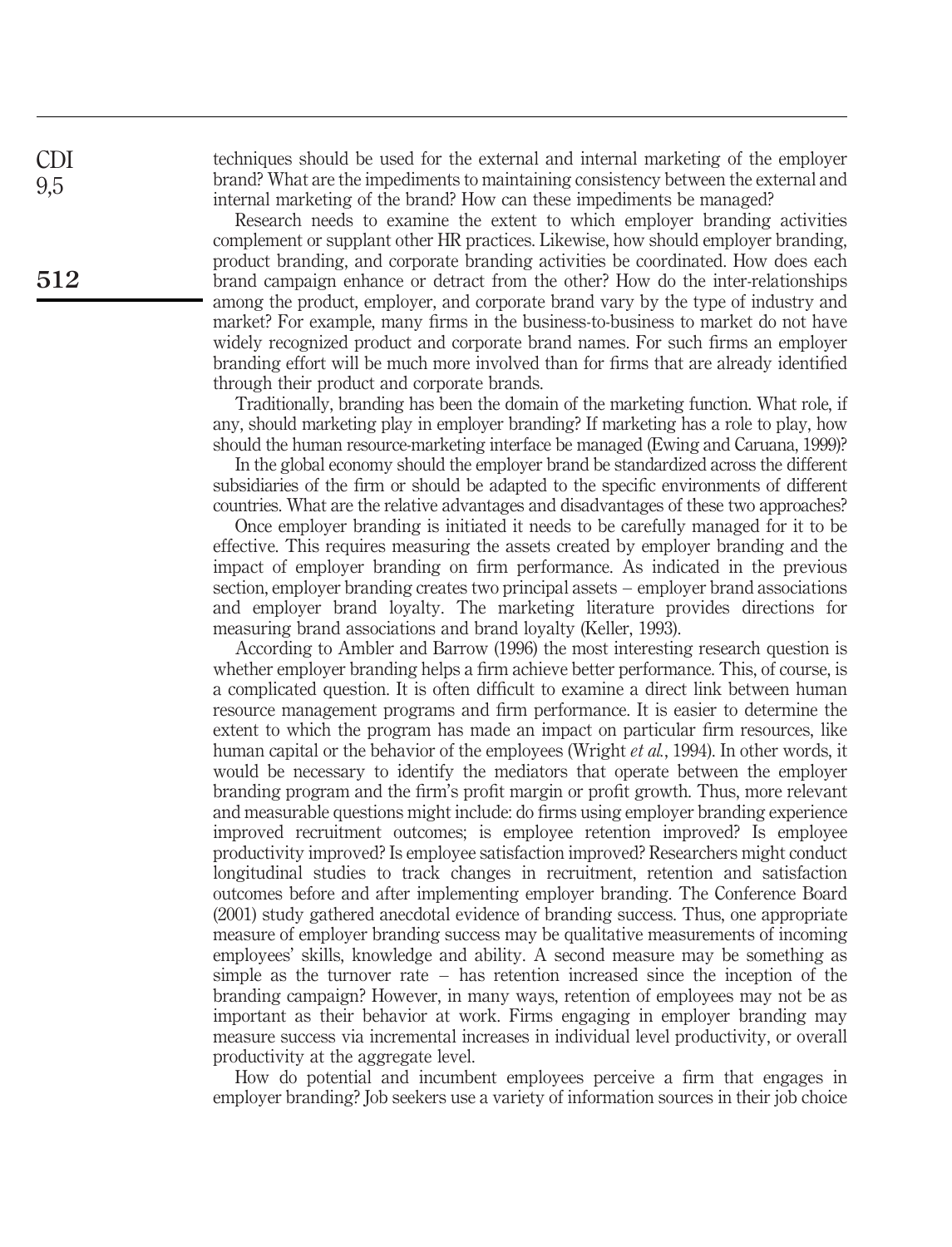process – sources that go beyond the information managed by the firm. What happens if the employer branding campaign differs significantly from popular perceptions of the firm? How does inconsistency between employer brand image and corporate image affect job seekers? Similarly, what is the effect of the internal marketing campaign when job incumbents perceive material differences between their experience and the brand message? To have a better understanding of the practice of employer branding, research should be conducted comparing perceptions of the employer brand message and the general reputation of the corporation. Researchers might explore the role of the employer brand in influencing the psychological contract of workers. To what extent do workers use the employer branding message as a foundation of their psychological contract? What are the consequences of perceived breaches or violations of the promises made in the employer brand message?

We also discussed the nexus of human resource management, employer branding activities, and organizational career management. To what extent does the employer branding process feed into organizational career management? Does the external and internal marketing of an employer brand provide individuals with the information they need to plan and execute their career path? Can the activities subsumed under the employer brand umbrella take the place of the organizational career management practices that have become less commonly practiced?

Environmental conditions might also be investigated in terms of their interaction with employer branding. How does employer branding operate in different economic circumstances? Employer branding caught the interest of organizations while there was a tight labor market. How will employer branding function in a slack labor market that is filled with unemployed professionals laid off from major corporations?

#### Conclusion

Employer branding is a relatively new approach toward recruiting and retaining the best possible human talent within an employment environment that is becoming increasingly competitive. Employer branding has the potential to be a valuable concept for both managers and scholars. Managers can use employer branding as an umbrella under which they can channel different employee recruitment and retention activities into a coordinated human resource strategy. Integrating recruitment, staffing, training and development and career management activities under one umbrella will have a substantially different effect than each of the processes would have alone.

The value of the employer branding concept for management scholars parallels the value it has for managers. Management scholars can use employer branding to integrate many different but related constructs that have been discussed in the recruiting, selection, and retention literatures under one umbrella. The employer branding concept can be especially valuable in the search for an organizing framework for strategic human resource management.

#### References

Aaker, D.A. (1991), Managing Brand Equity: Capitalizing on the Value of a Brand Name, The Free Press, New York, NY.

Albert, S. and Whetten, D.A. (1985), "Organizational identity", in Cummings, L.L. and Staw, B.M. (Eds), Research in Organizational Behavior, Vol. 8, JAI Press, Greenwich, CT, pp. 263-95. Employer branding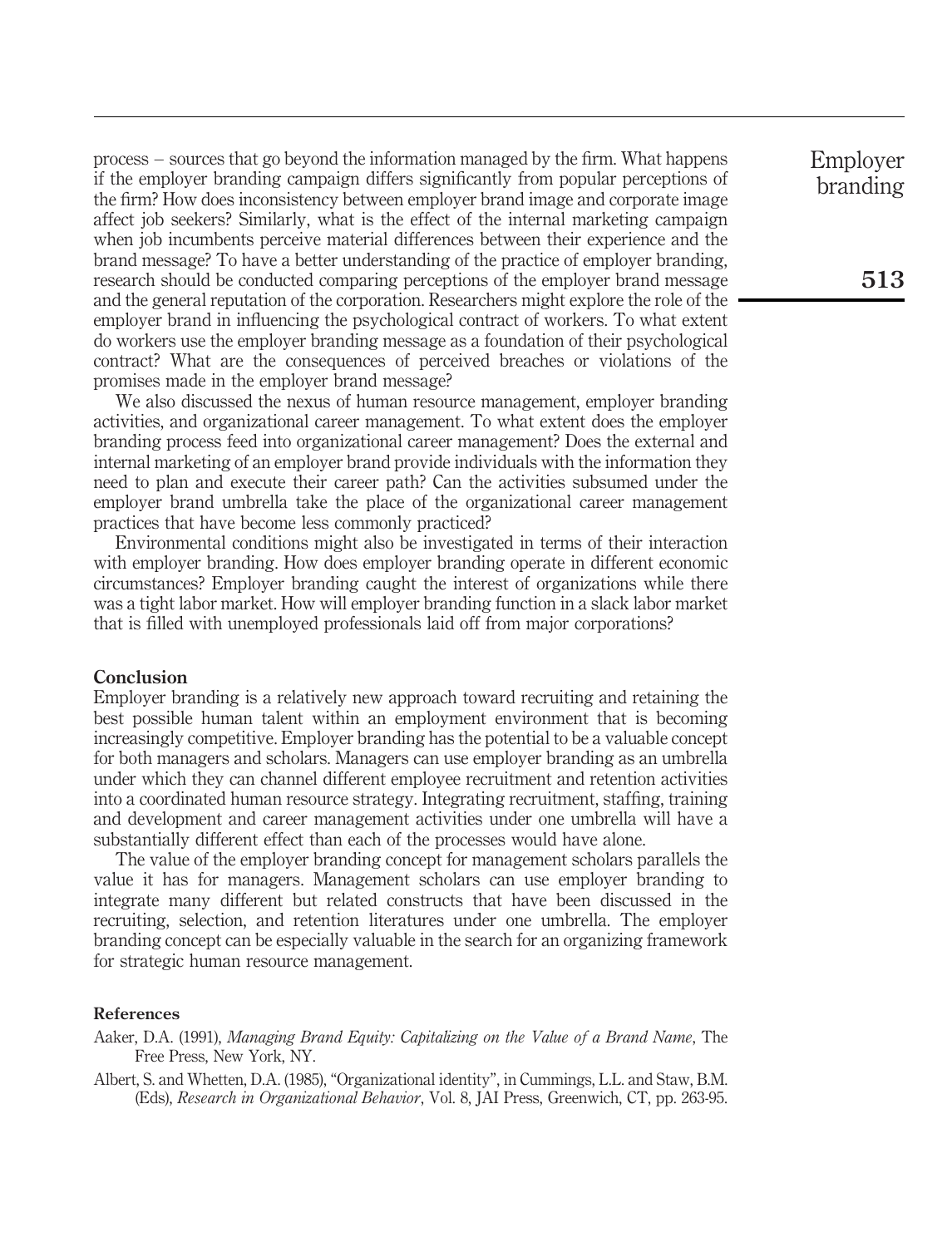| <b>CDI</b><br>9,5 | Ambler, T. and Barrow, S. (1996), "The employer brand", <i>Journal of Brand Management</i> , Vol. 4,<br>pp. 185-206.                                                                                                                                                                                                          |
|-------------------|-------------------------------------------------------------------------------------------------------------------------------------------------------------------------------------------------------------------------------------------------------------------------------------------------------------------------------|
|                   | Arthur, M.B. and Rousseau, D.M. (1996), "A career lexicon for the 21st century", Academy of<br>Management Executive, Vol. 10, pp. 28-39.                                                                                                                                                                                      |
|                   | Barber, A. (1998), Recruiting Employees: Individual and Organizational Perspectives, Sage<br>Publishers, Thousand Oaks, CA.                                                                                                                                                                                                   |
| 514               | Barney, J.B. (1991), "Firm resources and sustained competitive advantage", Journal of<br>Management, Vol. 17, pp. 99-120.                                                                                                                                                                                                     |
|                   | Baruch, Y. (2003), "Career systems in transition: a normative model for organizational career<br>practices", <i>Personnel Review</i> , Vol. 32, pp. 231-51.                                                                                                                                                                   |
|                   | Baruch, Y. (2004), Managing Careers: Theory and Practice, Prentice-Hall, Harlow.                                                                                                                                                                                                                                              |
|                   | Baruch, Y. and Peiperl, M. (2000), "Career management practices: an empirical survey and<br>implications", <i>Human Resource Management</i> , Vol. 39, pp. 347-65.                                                                                                                                                            |
|                   | Belt, J.A. and Paolillo, J.G.P. (1982), "The influence of corporate image and specificity of<br>candidate qualifications on response to recruitment advertisement", Journal of<br><i>Management, Vol. 8, pp. 105-12.</i>                                                                                                      |
|                   | Bergstrom, K. and Anderson, M. (2001), "Delivering on promises to the marketplace: using<br>employment branding to build employee satisfaction", Journal of Integrated<br>Communications, available at: www.medill.nwu.edu/imc/studentwork/pubs/jic/<br>journal/2000/peoples percent20energy.htm (accessed October 15, 2001). |
|                   | Boxall, P. (1998), "Achieving competitive advantage through human resource strategy: towards a<br>theory of industry dynamics", Human Resource Management Review, Vol. 8 No. 3,<br>pp. 265-88.                                                                                                                                |
|                   | Byrne, D. and Neuman, J. (1992), "The implications of attraction research for organizational<br>issues", in Kelley, K. (Ed.), Theory and Research in Industrial/Organizational Psychology,<br>Elsevier Science Publishers, New York, NY, pp. 29-70.                                                                           |
|                   | Cable, D.M. and Judge, T.A. (1996), "Person-organization fit, job choice decisions and<br>organizational entry", Organizational Behavior and Human Decision Processes, Vol. 67,<br>pp. 294-311.                                                                                                                               |
|                   | Cable, D., Aiman-Smith, L., Mulvey, P. and Edwards, J. (2000), "The sources and accuracy of job<br>applicants' beliefs about organizational culture", Academy of Management Journal, Vol. 43,<br>pp. 1076-85.                                                                                                                 |
|                   | Career Innovation (2004), "Unilever: developing an employer brand", available at:<br>www.careerinnovation.com/employers/index.cfm?articleid = 297 (accessed April 26,<br>2004).                                                                                                                                               |
|                   | Chaudhuri, A. and Holbrook, M.B. (2001), "The chain of effects from brand trust and brand affect<br>to brand performance: the role of brand loyalty", Journal of Marketing, Vol. 65, pp. 81-93.                                                                                                                               |
|                   | (The) Conference Board (2001), <i>Engaging Employees through Your Brand</i> , The Conference Board,<br>New York, NY.                                                                                                                                                                                                          |
|                   | Crewson, P.E. (1997), "Public-service motivation: building empirical evidence of incidence and<br>effect", Journal of Public Administration Research and Theory, Vol. 7, pp. 499-519.                                                                                                                                         |
|                   | Dalton, G.W. (1989), "Developmental views of careers in organizations", in Arthur, M.B., Hall,<br>D.T. and Lawrence, B.S. (Eds), Handbook of Career Theory, Cambridge University Press,<br>Cambridge, pp. 89-109.                                                                                                             |
|                   | Deal, T. and Kennedy, A. (1982), <i>Corporate Culture</i> , Addison-Wesley, Reading, MA.                                                                                                                                                                                                                                      |
|                   |                                                                                                                                                                                                                                                                                                                               |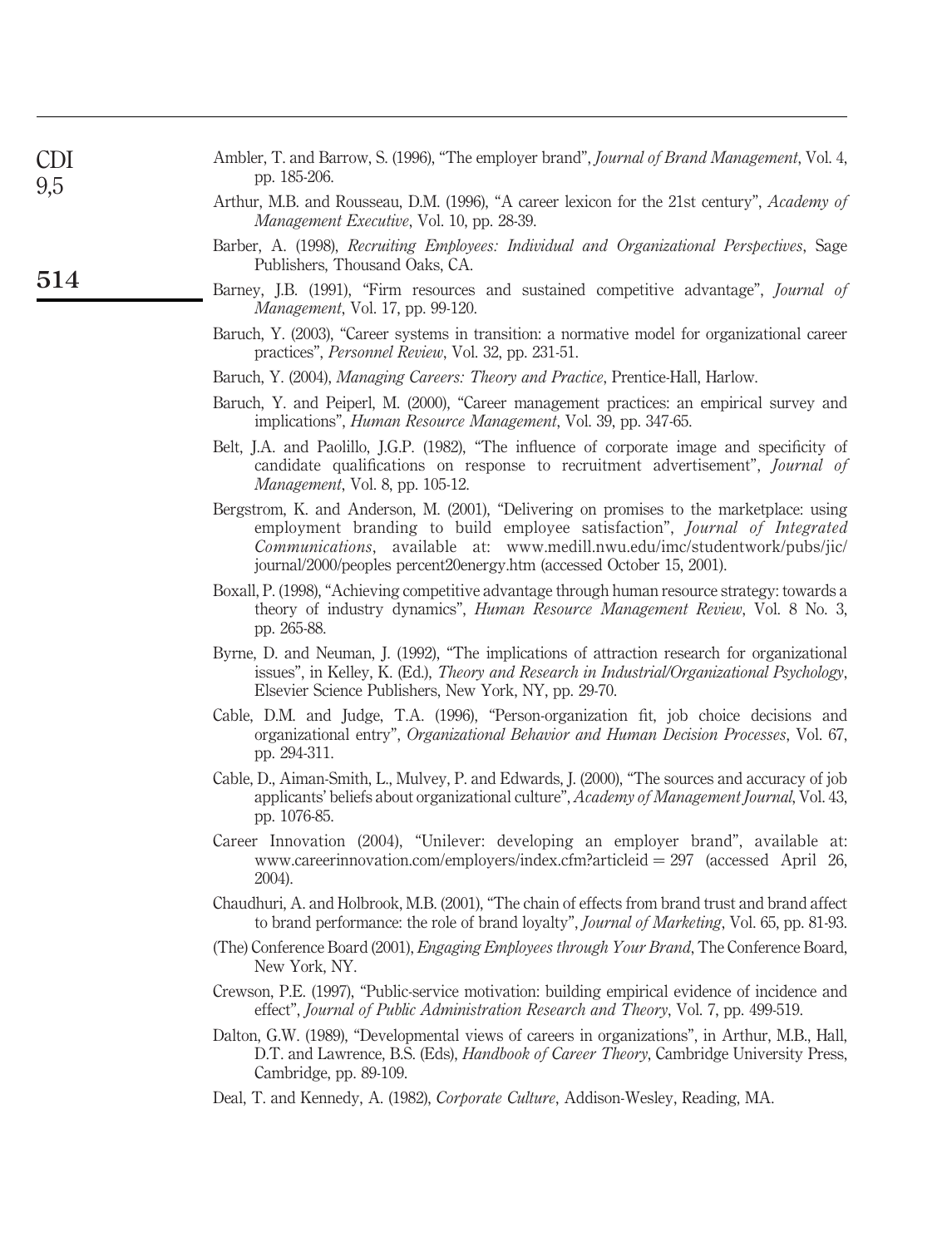- Dugoni, B.L. and Ilgen, D.R. (1981), "Realistic job previews and the recruitment of new employees", Academy of Management Journal, Vol. 24, pp. 570-92.
- Dutton, J.E., Dukerich, J.M. and Harquail, C.V. (1994), "Organizational images and member identification", Administrative Science Quarterly, Vol. 39, pp. 239-63.
- Eisenberg, B., Kilduff, C., Burleigh, S. and Wilson, K. (2001), The Role of the Value Proposition and Employment Branding in Retaining Top Talent, Society for Human Resource Management, Alexandria, VA.
- Elliott, R. and Wattanasuwan, K. (1998), "The Brands as symbolic resources for the construction of identity", International Journal of Advertising, Vol. 17, pp. 131-45.
- Ewing, M.T. and Caruana, A. (1999), "An internal marketing approach to public sector management: the marketing and human resources interface", The International Journal of Public Sector Management, Vol. 12, pp. 17-27.
- Ewing, M.T., Pitt, L.F., de Bussy, N.M. and Berthon, P. (2002), "Employment branding in the knowledge economy", International Journal of Advertising, Vol. 21, pp. 3-22.
- Frook, J.E. (2001), "Burnish your brand from the inside", B to B, Vol. 86, pp. 1-2.
- Gatewood, R.D., Gowan, M.A. and Lautenschlager, G.J. (1993), "Corporate image, recruitment image, and initial job choice decisions", Academy of Management Journal, Vol. 36, pp. 414-27.
- Gifford, B.D., Zammuto, R.F., Goodman, E.A. and Hill, K.S. (2002), "The relationship between hospital unit culture and nurses' quality of work life", *Journal of Healthcare Management*, Vol. 47, pp. 13-27.
- Gioia, D.A. (1998), "From individual to organizational identity", in Whetton, D. and Godfrey, P. (Eds), Identity in Organizations: Developing Theory through Conversations, Sage, Thousand Oaks, CA.
- Gioia, D.A., Schultz, M. and Corley, K.G. (2000), "Organizational identity, image and adaptive instability", Academy of Management Review, Vol. 25, pp. 82-101.
- Goodman, E.A., Zammuto, R.F. and Gifford, B.D. (2001), "The competing values framework: understanding the impact of organizational culture on the quality of work life", Organization Development Journal, Vol. 19, pp. 58-68.
- Hendry, C. and Jenkins, R. (1997), "Psychological contracts and new deals", *Human Resource* Management Journal, Vol. 7, pp. 38-44.
- Heskett, J.I., Sasser, W.E. and Schlesinger, L.A. (1997), The Service Profit Chain: How Leading Companies Link Profit and Growth to Loyalty, Satisfaction, and Value, Free Press, New York, NY.
- Hirschman, E.C. (1980), "Comprehending symbolic consumption", in Hirschman, E.C. and Holbrook, M.B. (Eds), Symbolic Consumer Behavior, Association for Consumer Research, Ann Arbor, MI, pp. 4-6.
- Horner, S.O., Mobley, W.H. and Meglino, B.M. (1979), "An experimental evaluation of the effects of a realistic job preview on marine recruit affect, intentions and behavior", unpublished manuscript.
- Hutton, P. (2001), "Aligning the organization around the brand", paper presented at the Partnership Conference on Developing and Building a Successful Strategy for Brand Communication, February, available at: www.mori.com/pubinfo/pfh/aligning-theorganisation.pdf. (accessed April 14, 2004).
- Iaffaldano, M.T. and Muchinsky, P.M. (1985), "Job satisfaction and job performance: a meta analysis", Psychological Bulletin, Vol. 97, pp. 251-73.

Employer branding

## 515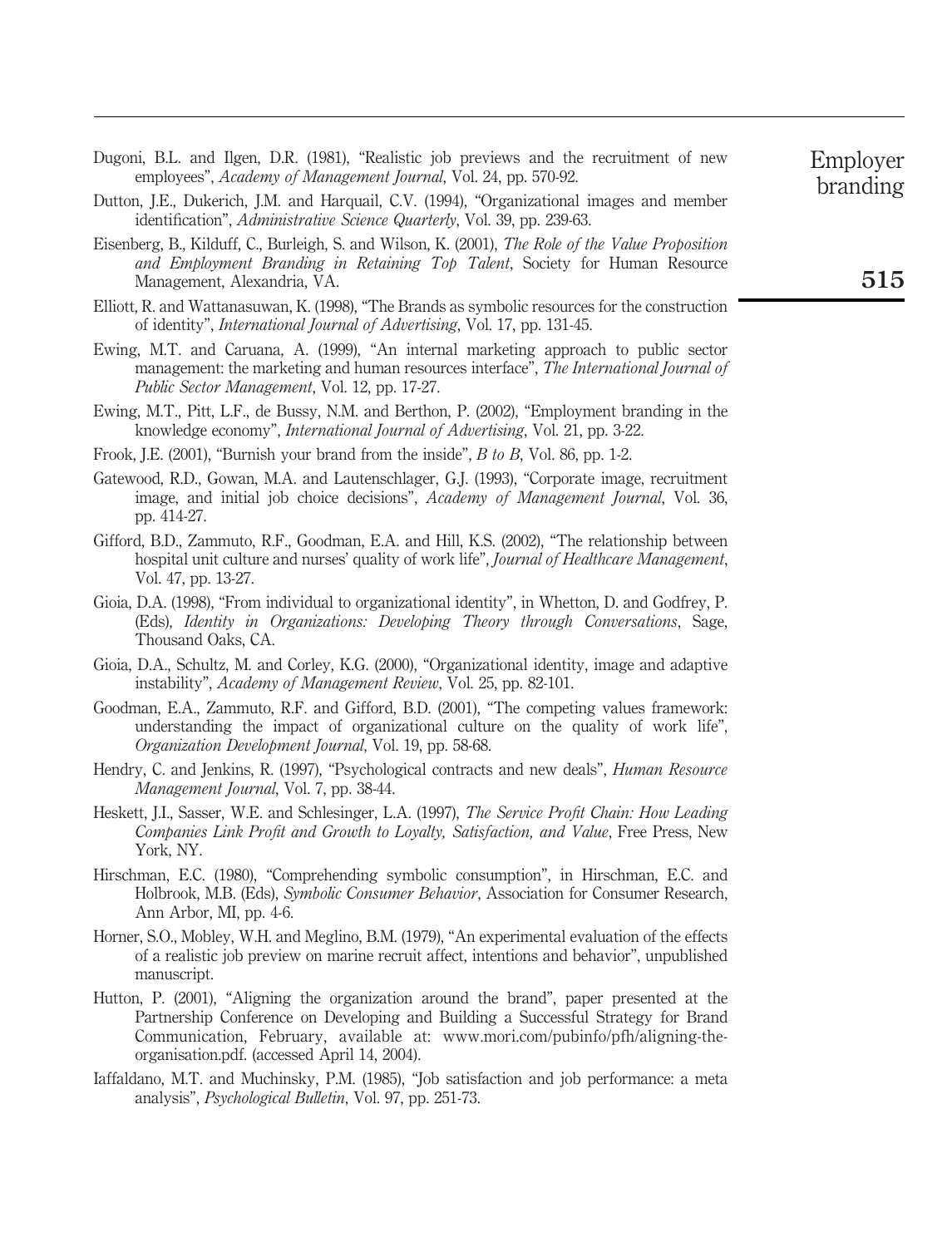| <b>CDI</b> | Judge, T.A. and Cable, D.M. (1997), "Applicant personality, organizational culture, and<br>organization attraction", <i>Personnel Psychology</i> , Vol. 50, pp. 359-94.                                                                   |
|------------|-------------------------------------------------------------------------------------------------------------------------------------------------------------------------------------------------------------------------------------------|
| 9,5        | Keller, K.L. (1993), "Conceptualizing, measuring, and managing customer-based brand equity",<br><i>Journal of Marketing</i> , Vol. 57, pp. 1-22.                                                                                          |
|            | Keller, K.L. (1998), Strategic Brand Management: Building, Measuring and Managing Brand<br>Equity, Prentice- Hall, Upper Saddle River, NJ.                                                                                                |
| 516        | Lievens, F. and Highhouse, S. (2003), "The relation of instrumental and symbolic attributes to a<br>company's attractiveness as an employer", Personnel Psychology, Vol. 56, pp. 75-102.                                                  |
|            | Locke, E.A. (1976), "The nature and consequences of job satisfaction", in Dunnette, M.D. (Ed.),<br>Handbook of Industrial and Organizational Psychology, Rand McNally, Chicago, IL,<br>pp. 1297-349.                                      |
|            | Meglino, B.M. and Ravlin, E. (1999), "When are realistic job previews most effective", paper<br>presented at the Academy of Management Annual Meetings, Chicago, IL, August.                                                              |
|            | Morgan, R.M. and Hunt, S.D. (1994), "The commitment-trust theory of relationship marketing",<br><i>Journal of Marketing</i> , Vol. 58, pp. 20-38.                                                                                         |
|            | Morrison, E.W. (1995), "Organizational citizenship behavior as a critical link between HRM<br>practices and service quality", Human Resource Management, Vol. 35, pp. 493-512.                                                            |
|            | Newell, H. and Dopson, S. (1996), "Muddle in the middle: organizational restructuring and middle<br>management careers", <i>Personnel Review</i> , Vol. 25, pp. 4-20.                                                                     |
|            | O'Halloran, E. (2003), "Employer branding at Pret A Manger", The Executive Issue, June,<br>available at: www.mce.be/download/newsletter/pretmanger.pdf. (accessed October 22,<br>2003).                                                   |
|            | O' Reilly, C.A. (1989), "Corporations, culture, and commitment: motivation and social control in<br>organizations", <i>California Management Review</i> , Vol. 31, pp. 9-25.                                                              |
|            | Peters, T. (1999), The Brand You 50: Fifty Ways to Transform Yourself from an Employee into a<br>Brand that Shouts Distinction, Knopf Publishers, New York, NY.                                                                           |
|            | Peters, T. and Waterman, R. (1982), <i>In Search of Excellence</i> , Harper and Row, New York, NY.                                                                                                                                        |
|            | Priem, R.L. and Butler, J.E. (2001), "Is the resource based view a useful perspective for strategic<br>management research", The Academy of Management Review, Vol. 26, pp. 22-40.                                                        |
|            | Robinson, S.L., Kraatz, M.S. and Rousseau, D.M. (1994), "Changing obligations and the<br>psychological contract: a longitudinal study", Academy of Management Journal, Vol. 37,<br>pp. 137-53.                                            |
|            | Robinson, S.L. and Morrison, E. (1995), "Psychological contracts and organizational citizenship<br>behavior: the effect of unfulfilled obligations on civic virtue behavior", Journal of<br>Organizational Behavior, Vol. 16, pp. 289-98. |
|            | Robinson, S.L. and Rousseau, D.M. (1994), "Violating the psychological contract: not the<br>exception but the norm", Journal of Organizational Behavior, Vol. 15, pp. 245-59.                                                             |
|            | Rosenbaum, J.E. (1989), "Organization career systems and employee misperceptions", in Arthur,<br>M.B., Hall, D.T. and Lawrence, B.S. (Eds), <i>Handbook of Career Theory</i> , Cambridge<br>University Press, Cambridge, pp. 329-53.      |
|            | Rousseau, D.M. (2001), "Schema, promise and mutuality: the building blocks of the psychological<br>contract", Journal of Occupational and Organizational Psychology, Vol. 74, pp. 511-41.                                                 |
|            | Rucci, A.J., Kirn, S.P. and Quinn, R.T. (1997), "The employee-customer-profit chain at Sears",<br><i>Harvard Business Review</i> , pp. 83-98.                                                                                             |
|            | Ryan, A.M., Schmit, M.J. and Johnson, R. (1996), "Attitudes and effectiveness: examining<br>relations at an organizational level", Personnel Psychology, Vol. 49, pp. 853-82.                                                             |
|            |                                                                                                                                                                                                                                           |